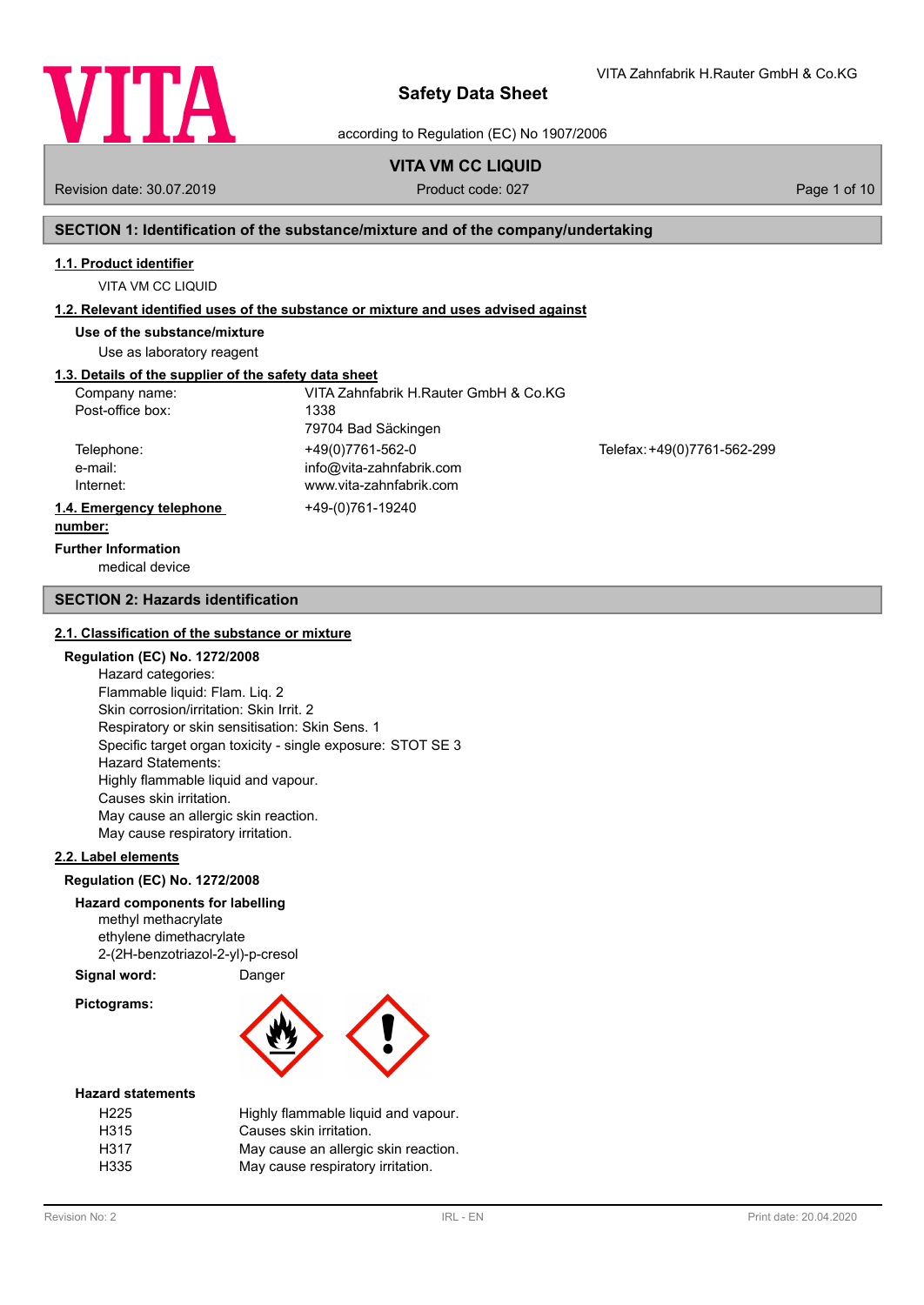

## according to Regulation (EC) No 1907/2006

# **VITA VM CC LIQUID**

Revision date: 30.07.2019 **Product code: 027** Product code: 027 **Page 2 of 10** 

# **Precautionary statements**

| P210      | Keep away from heat, hot surfaces, sparks, open flames and other ignition sources. No |
|-----------|---------------------------------------------------------------------------------------|
|           | smoking.                                                                              |
| P260      | Do not breathe dust/fume/gas/mist/vapours/spray.                                      |
| P280      | Wear protective gloves/protective clothing/eye protection/face protection.            |
| P403+P235 | Store in a well-ventilated place. Keep cool.                                          |
|           |                                                                                       |

#### **2.3. Other hazards**

No information available.

# **SECTION 3: Composition/information on ingredients**

## **3.2. Mixtures**

## **Hazardous components**

| <b>CAS No</b> | Chemical name                                                                                       |                                                                              |                  |            |  |
|---------------|-----------------------------------------------------------------------------------------------------|------------------------------------------------------------------------------|------------------|------------|--|
|               | EC No                                                                                               | <b>Index No</b>                                                              | <b>REACH No</b>  |            |  |
|               | <b>GHS Classification</b>                                                                           |                                                                              |                  |            |  |
| 80-62-6       | methyl methacrylate                                                                                 |                                                                              |                  | $75 - 80%$ |  |
|               | 201-297-1                                                                                           | 607-035-00-6                                                                 | 01-2119452498-28 |            |  |
|               | Flam. Lig. 2, Skin Irrit. 2, Skin Sens. 1, STOT SE 3; H225 H315 H317 H335                           |                                                                              |                  |            |  |
| 97-90-5       | ethylene dimethacrylate                                                                             |                                                                              |                  | $15 - 20%$ |  |
|               | 202-617-2                                                                                           | 607-114-00-5                                                                 | 01-2119965172-38 |            |  |
|               | Skin Sens. 1, STOT SE 3; H317 H335                                                                  |                                                                              |                  |            |  |
| 99-97-8       | N,N-dimethyl-p-toluidine                                                                            |                                                                              |                  | $1 - 5\%$  |  |
|               | 202-805-4                                                                                           | 612-056-00-9                                                                 |                  |            |  |
|               | Acute Tox. 3, Acute Tox. 3, Acute Tox. 3, STOT RE 2, Aquatic Chronic 3; H331 H311 H301 H373<br>H412 |                                                                              |                  |            |  |
| 131-57-7      | 2-Hydroxy-4-methoxy benzophenone                                                                    |                                                                              |                  |            |  |
|               |                                                                                                     |                                                                              |                  |            |  |
|               | Aquatic Acute 1, Aquatic Chronic 2; H400 H411                                                       |                                                                              |                  |            |  |
| 2440-22-4     | 2-(2H-benzotriazol-2-yl)-p-cresol                                                                   |                                                                              |                  | < 1 %      |  |
|               | 219-470-5                                                                                           |                                                                              | 01-2119583811-34 |            |  |
|               | Skin Sens. 1, Aquatic Chronic 4; H317 H413                                                          |                                                                              |                  |            |  |
| 868-77-9      | 2-hydroxyethyl methacrylate                                                                         |                                                                              |                  | < 1 %      |  |
|               | 212-782-2                                                                                           | 607-124-00-X                                                                 |                  |            |  |
|               | Skin Irrit. 2, Eye Irrit. 2, Skin Sens. 1; H315 H319 H317                                           |                                                                              |                  |            |  |
| 80-62-6       |                                                                                                     | methyl methacrylate; methyl 2-methylprop-2-enoate; methyl 2-methylpropenoate |                  |            |  |
|               | 201-297-1                                                                                           | 607-035-00-6                                                                 |                  |            |  |
|               | Flam. Liq. 2, Skin Irrit. 2, Skin Sens. 1, STOT SE 3; H225 H315 H317 H335                           |                                                                              |                  |            |  |

Full text of H and EUH statements: see section 16.

# **SECTION 4: First aid measures**

# **4.1. Description of first aid measures**

#### **After inhalation**

Provide fresh air. When in doubt or if symptoms are observed, get medical advice.

### **After contact with skin**

After contact with skin, wash immediately with plenty of water and soap. Take off immediately all contaminated clothing and wash it before reuse. Medical treatment necessary. After contact with skin, wash immediately with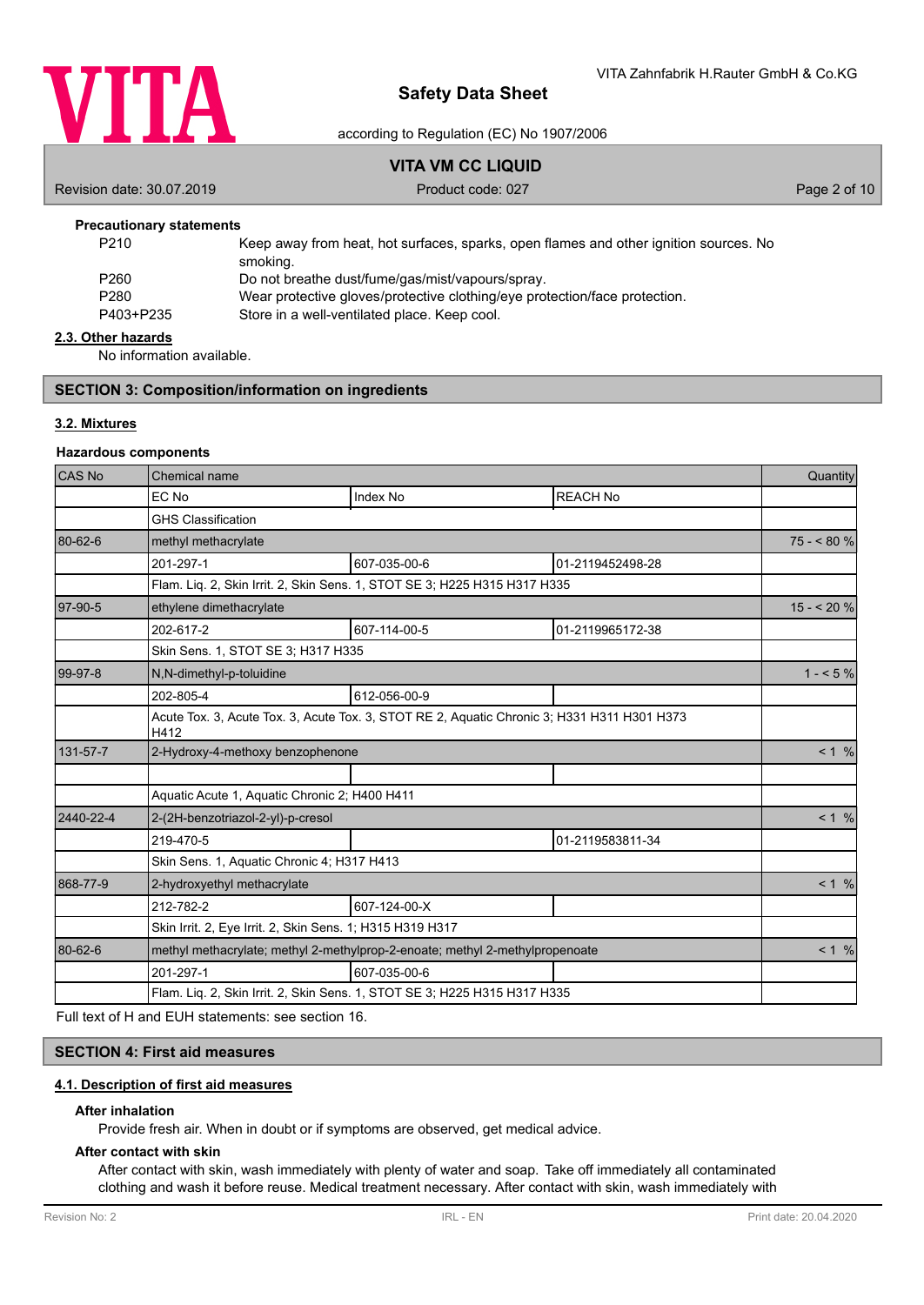

according to Regulation (EC) No 1907/2006

# **VITA VM CC LIQUID**

Revision date: 30.07.2019 **Product code: 027** Page 3 of 10

plenty of water and soap.

# **After contact with eyes**

After contact with the eyes, rinse with water with the eyelids open for a sufficient length of time, then consult an ophthalmologist immediately.

#### **After ingestion**

Rinse mouth immediately and drink plenty of water.

# **4.2. Most important symptoms and effects, both acute and delayed**

No information available.

# **4.3. Indication of any immediate medical attention and special treatment needed**

Treat symptomatically.

# **SECTION 5: Firefighting measures**

# **5.1. Extinguishing media**

#### **Suitable extinguishing media**

Carbon dioxide (CO2), Foam, Extinguishing powder.

#### **Unsuitable extinguishing media**

**Water** 

## **5.2. Special hazards arising from the substance or mixture**

Highly flammable. Vapours can form explosive mixtures with air.

## **5.3. Advice for firefighters**

Wear a self-contained breathing apparatus and chemical protective clothing. Full protection suit.

#### **Additional information**

Use water spray jet to protect personnel and to cool endangered containers. Suppress gases/vapours/mists with water spray jet. Collect contaminated fire extinguishing water separately. Do not allow entering drains or surface water.

## **SECTION 6: Accidental release measures**

### **6.1. Personal precautions, protective equipment and emergency procedures**

Remove all sources of ignition. Provide adequate ventilation. Do not breathe gas/fumes/vapour/spray. Avoid contact with skin, eyes and clothes. Use personal protection equipment.

## **6.2. Environmental precautions**

Do not allow uncontrolled discharge of product into the environment. Explosion risk.

### **6.3. Methods and material for containment and cleaning up**

Absorb with liquid-binding material (e.g. sand, diatomaceous earth, acid- or universal binding agents). Treat the recovered material as prescribed in the section on waste disposal.

## **6.4. Reference to other sections**

Safe handling: see section 7 Personal protection equipment: see section 8 Disposal: see section 13

# **SECTION 7: Handling and storage**

### **7.1. Precautions for safe handling**

#### **Advice on safe handling**

If handled uncovered, arrangements with local exhaust ventilation have to be used. Do not breathe gas/fumes/vapour/spray.

#### **Advice on protection against fire and explosion**

Keep away from sources of ignition - No smoking. Take precautionary measures against static discharges. Vapours can form explosive mixtures with air.

#### **7.2. Conditions for safe storage, including any incompatibilities**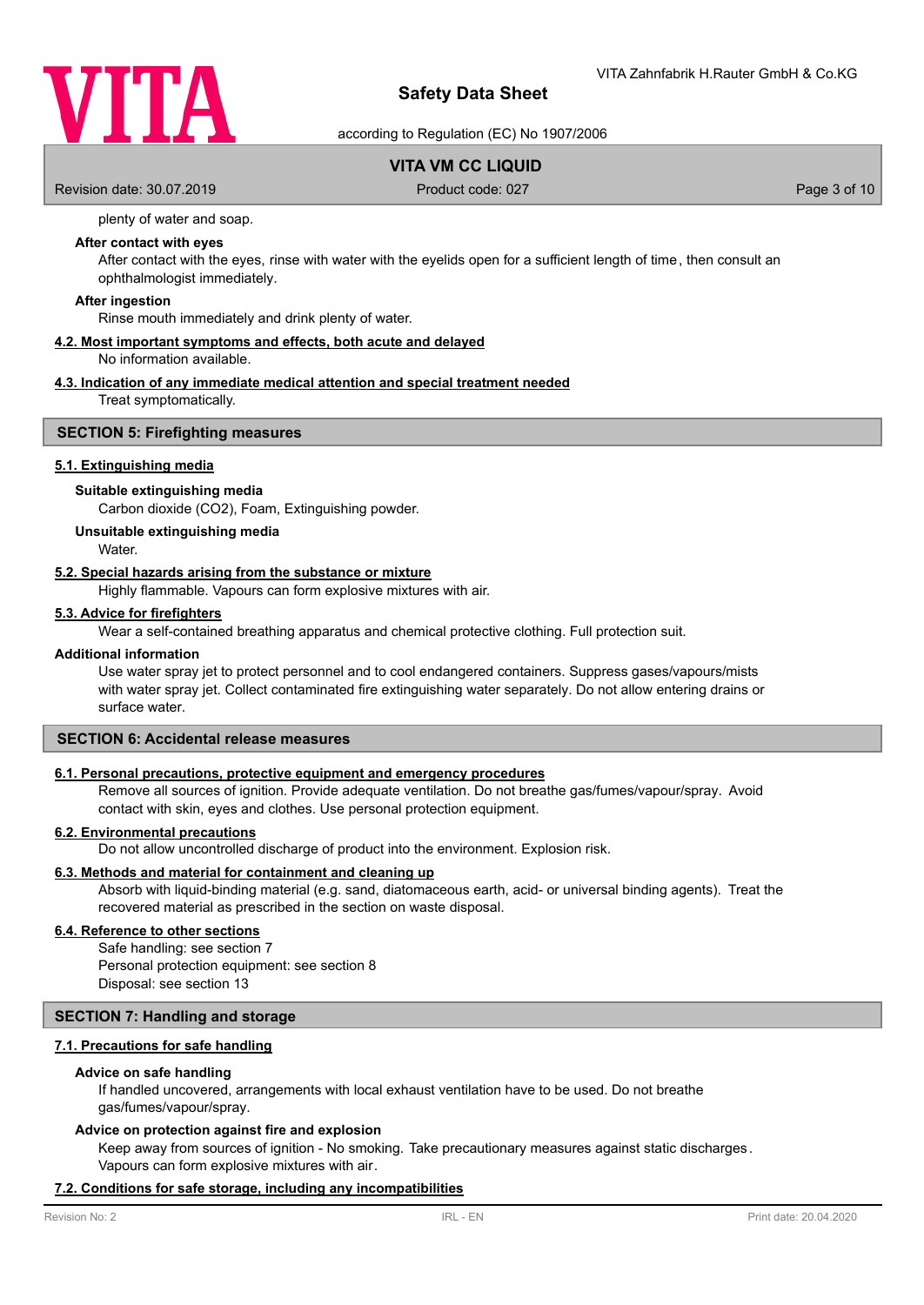

according to Regulation (EC) No 1907/2006

# **VITA VM CC LIQUID**

Revision date: 30.07.2019 **Product code: 027** Page 4 of 10

## **Requirements for storage rooms and vessels**

Keep container tightly closed. Keep locked up. Store in a place accessible by authorized persons only. Provide adequate ventilation as well as local exhaustion at critical locations. Keep in a cool, well-ventilated place. Keep away from heat, hot surfaces, sparks, open flames and other ignition sources. No smoking.

### **Hints on joint storage**

Do not store together with: Oxidizing agent. Pyrophoric or self-heating substances.

## **7.3. Specific end use(s)**

Use as laboratory reagent

## **SECTION 8: Exposure controls/personal protection**

### **8.1. Control parameters**

#### **Occupational exposure limits**

| <b>CAS No</b> | Substance           | ppm  | mg/m <sup>3</sup> | fib/cm <sup>3</sup> | Category      | Origin |
|---------------|---------------------|------|-------------------|---------------------|---------------|--------|
| 80-62-6       | Methyl methacrylate | 50   |                   |                     | TWA (8 h)     |        |
|               |                     | 100l |                   |                     | STEL (15 min) |        |

#### **8.2. Exposure controls**



### **Appropriate engineering controls**

If handled uncovered, arrangements with local exhaust ventilation have to be used. Do not breathe gas/fumes/vapour/spray.

#### **Protective and hygiene measures**

Remove contaminated, saturated clothing immediately. Draw up and observe skin protection programme. Wash hands and face before breaks and after work and take a shower if necessary . When using do not eat, drink, smoke, sniff.

### **Eye/face protection**

Wear eye protection/face protection. Wear eye/face protection.

#### **Hand protection**

When handling with chemical substances, protective gloves must be worn with the CE-label including the four control digits. The quality of the protective gloves resistant to chemicals must be chosen as a function of the specific working place concentration and quantity of hazardous substances. For special purposes, it is recommended to check the resistance to chemicals of the protective gloves mentioned above together with the supplier of these gloves. Recommended glove articles KCL Camatril, Butoject Breakthrough time (maximum wearing time) NBR (Nitrile rubber) 10 min Butyl caoutchouc (butyl rubber) 60 min

## **Skin protection**

Wear suitable protective clothing.

#### **Respiratory protection**

Provide adequate ventilation as well as local exhaustion at critical locations.

## **SECTION 9: Physical and chemical properties**

### **9.1. Information on basic physical and chemical properties**

| Physical state: | Liquid         |
|-----------------|----------------|
| Colour:         | colourless     |
| Odour:          | characteristic |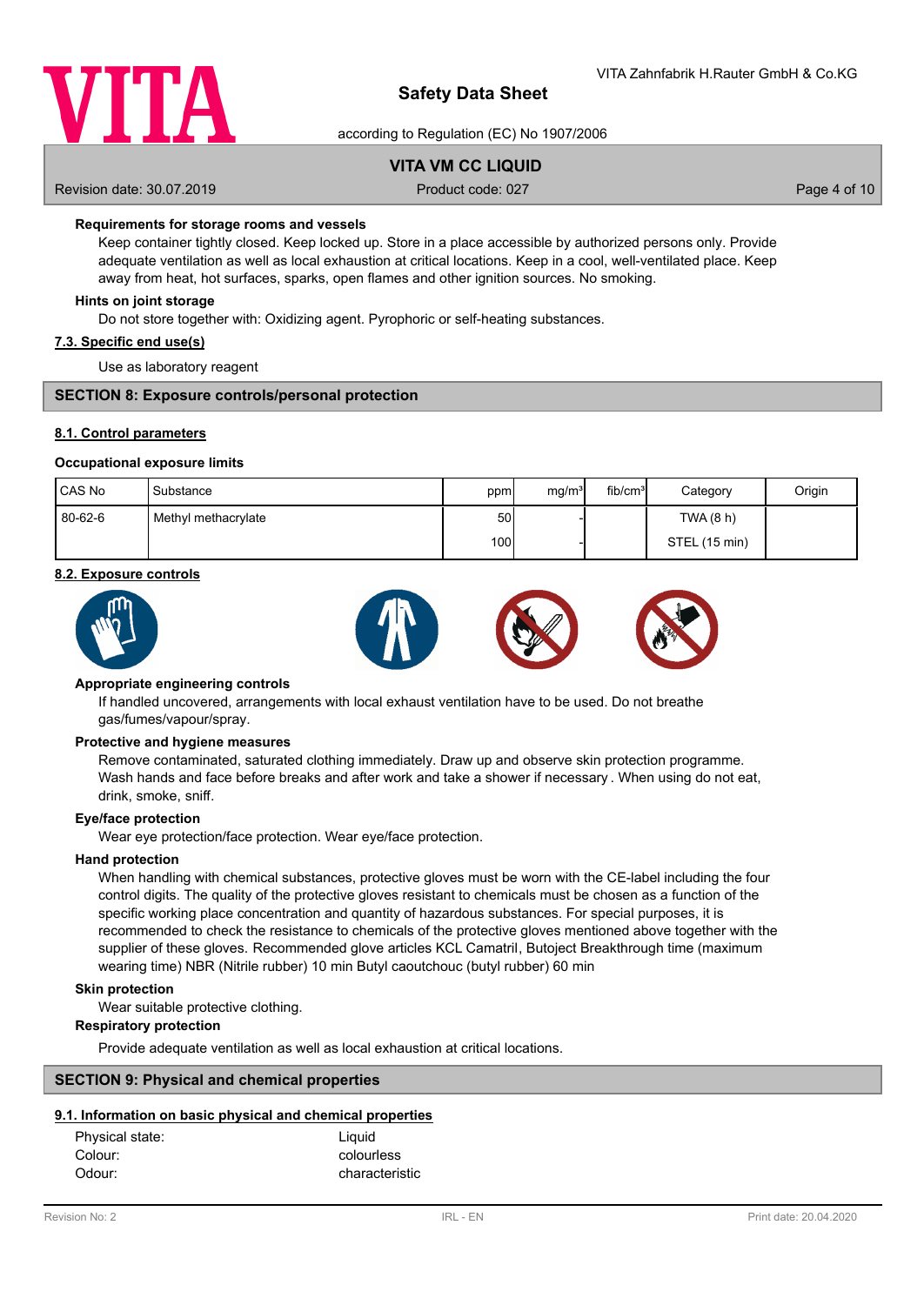

# according to Regulation (EC) No 1907/2006

| <b>VITA VM CC LIQUID</b>                                      |                     |              |  |  |  |  |
|---------------------------------------------------------------|---------------------|--------------|--|--|--|--|
| Revision date: 30.07.2019                                     | Product code: 027   | Page 5 of 10 |  |  |  |  |
| pH-Value:                                                     | not determined      |              |  |  |  |  |
| Changes in the physical state                                 |                     |              |  |  |  |  |
| Melting point:                                                | not determined      |              |  |  |  |  |
| Initial boiling point and boiling range:                      | 93 °C               |              |  |  |  |  |
| Flash point:                                                  | $<$ 12 $^{\circ}$ C |              |  |  |  |  |
| <b>Flammability</b>                                           |                     |              |  |  |  |  |
| Solid:                                                        | not applicable      |              |  |  |  |  |
| Gas:                                                          | not applicable      |              |  |  |  |  |
| <b>Explosive properties</b><br>The product is not: Explosive. |                     |              |  |  |  |  |
| Lower explosion limits:                                       | 2,1 vol. %          |              |  |  |  |  |
| Upper explosion limits:                                       | 12,5 vol. %         |              |  |  |  |  |
| Ignition temperature:                                         | 430 °C              |              |  |  |  |  |
| <b>Auto-ignition temperature</b>                              |                     |              |  |  |  |  |
| Solid:                                                        | not applicable      |              |  |  |  |  |
| Gas:                                                          | not applicable      |              |  |  |  |  |
| Decomposition temperature:                                    | not determined      |              |  |  |  |  |
| <b>Oxidizing properties</b><br>Not oxidising.                 |                     |              |  |  |  |  |
| Vapour pressure:                                              | <=1100 hPa          |              |  |  |  |  |
| (at 50 $^{\circ}$ C)<br>Vapour pressure:                      | 64 hPa              |              |  |  |  |  |
| (at 50 $^{\circ}$ C)                                          |                     |              |  |  |  |  |
| Density:                                                      | not determined      |              |  |  |  |  |
| Water solubility:                                             | No                  |              |  |  |  |  |
| Solubility in other solvents<br>not determined                |                     |              |  |  |  |  |
| Partition coefficient:                                        | not determined      |              |  |  |  |  |
| Vapour density:                                               | not determined      |              |  |  |  |  |
| Evaporation rate:                                             | not determined      |              |  |  |  |  |
| 9.2. Other information                                        |                     |              |  |  |  |  |
| Solid content:                                                | 0,0%                |              |  |  |  |  |

# **SECTION 10: Stability and reactivity**

# **10.1. Reactivity**

Highly flammable.

# **10.2. Chemical stability**

The product is stable under storage at normal ambient temperatures.

# **10.3. Possibility of hazardous reactions**

No known hazardous reactions.

# **10.4. Conditions to avoid**

Keep away from sources of heat (e.g. hot surfaces), sparks and open flames. Vapours can form explosive mixtures with air.

# **10.5. Incompatible materials**

No information available.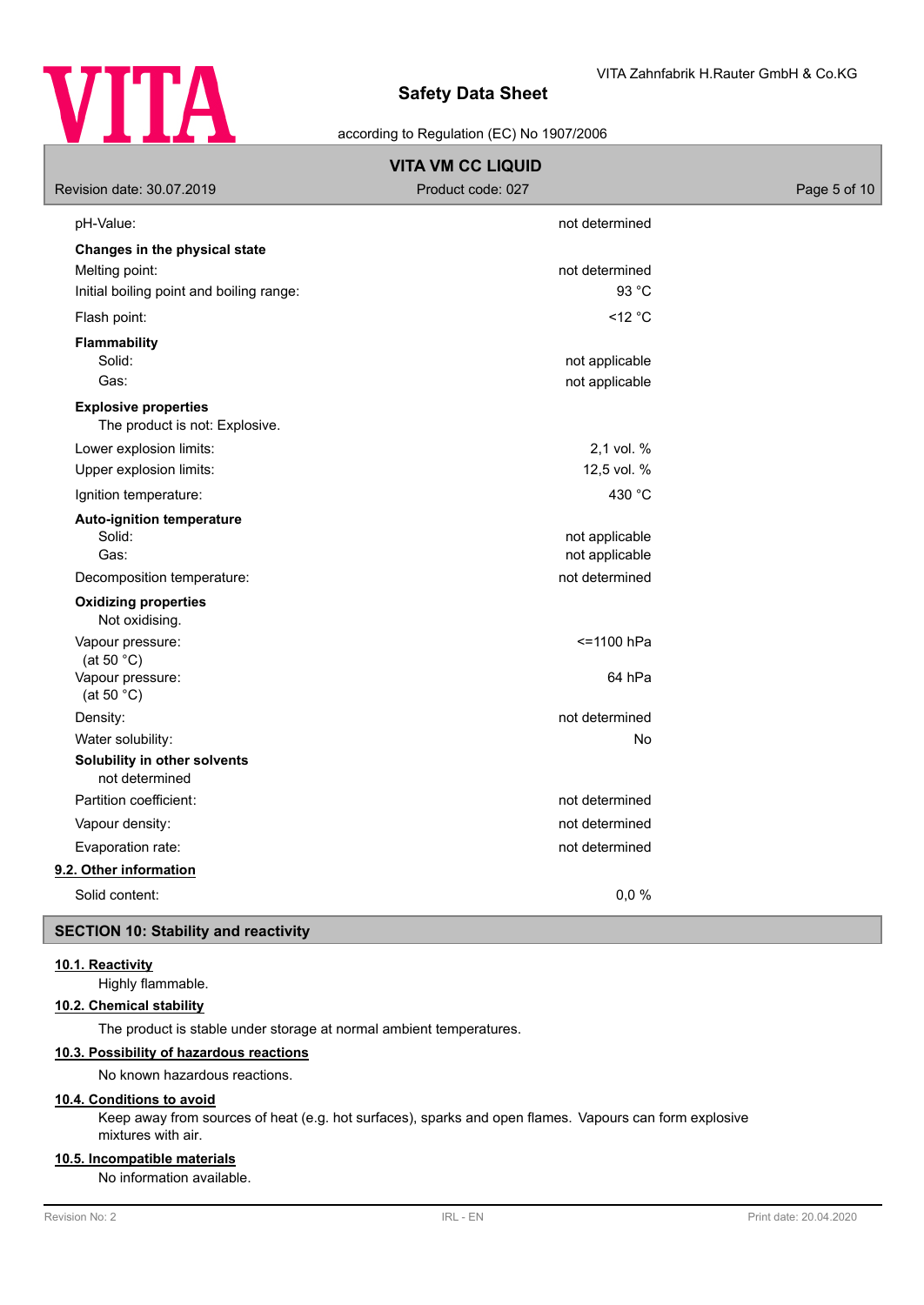

according to Regulation (EC) No 1907/2006

# **VITA VM CC LIQUID**

Revision date: 30.07.2019 **Product code: 027** Page 6 of 10

# **10.6. Hazardous decomposition products**

No known hazardous decomposition products.

# **SECTION 11: Toxicological information**

## **11.1. Information on toxicological effects**

# **Acute toxicity**

Based on available data, the classification criteria are not met.

| CAS No    | Chemical name                     |                           |            |                                                                              |            |        |
|-----------|-----------------------------------|---------------------------|------------|------------------------------------------------------------------------------|------------|--------|
|           | Exposure route                    | Dose                      |            | Species                                                                      | Source     | Method |
| 80-62-6   | methyl methacrylate               |                           |            |                                                                              |            |        |
|           | dermal                            | LD <sub>50</sub><br>mg/kg | > 5000     |                                                                              |            |        |
| 97-90-5   | ethylene dimethacrylate           |                           |            |                                                                              |            |        |
|           | dermal                            | LD50<br>mg/kg             | 3300       |                                                                              |            |        |
| 99-97-8   | N,N-dimethyl-p-toluidine          |                           |            |                                                                              |            |        |
|           | oral                              | <b>ATE</b><br>mg/kg       | 100        |                                                                              |            |        |
|           | dermal                            | <b>ATE</b><br>mg/kg       | 300        |                                                                              |            |        |
|           | inhalation vapour                 | <b>ATE</b>                | $3$ mg/l   |                                                                              |            |        |
|           | inhalation aerosol                | <b>ATE</b>                | $0,5$ mg/l |                                                                              |            |        |
| 2440-22-4 | 2-(2H-benzotriazol-2-yl)-p-cresol |                           |            |                                                                              |            |        |
|           | dermal                            | LD50<br>mg/kg             | >2000      | Ratte                                                                        | Hersteller |        |
| 868-77-9  | 2-hydroxyethyl methacrylate       |                           |            |                                                                              |            |        |
|           | oral                              | LD50<br>mg/kg             | 5050       | Rat                                                                          |            |        |
| 80-62-6   |                                   |                           |            | methyl methacrylate; methyl 2-methylprop-2-enoate; methyl 2-methylpropenoate |            |        |
|           | dermal                            | LD50<br>mg/kg             | >5000      |                                                                              |            |        |

## **Irritation and corrosivity**

#### Causes skin irritation.

Serious eye damage/eye irritation: Based on available data, the classification criteria are not met.

#### **Sensitising effects**

May cause an allergic skin reaction. (methyl methacrylate; ethylene dimethacrylate; 2- (2H-benzotriazol-2-yl)-p-cresol; 2-hydroxyethyl methacrylate; methyl methacrylate; methyl 2-methylprop-2-enoate; methyl 2-methylpropenoate)

# **Carcinogenic/mutagenic/toxic effects for reproduction**

Based on available data, the classification criteria are not met.

# **STOT-single exposure**

May cause respiratory irritation. (methyl methacrylate; ethylene dimethacrylate)

# **STOT-repeated exposure**

Based on available data, the classification criteria are not met.

## **Aspiration hazard**

Based on available data, the classification criteria are not met.

## **Additional information on tests**

The mixture is classified as hazardous according to regulation (EC) No 1272/2008 [CLP].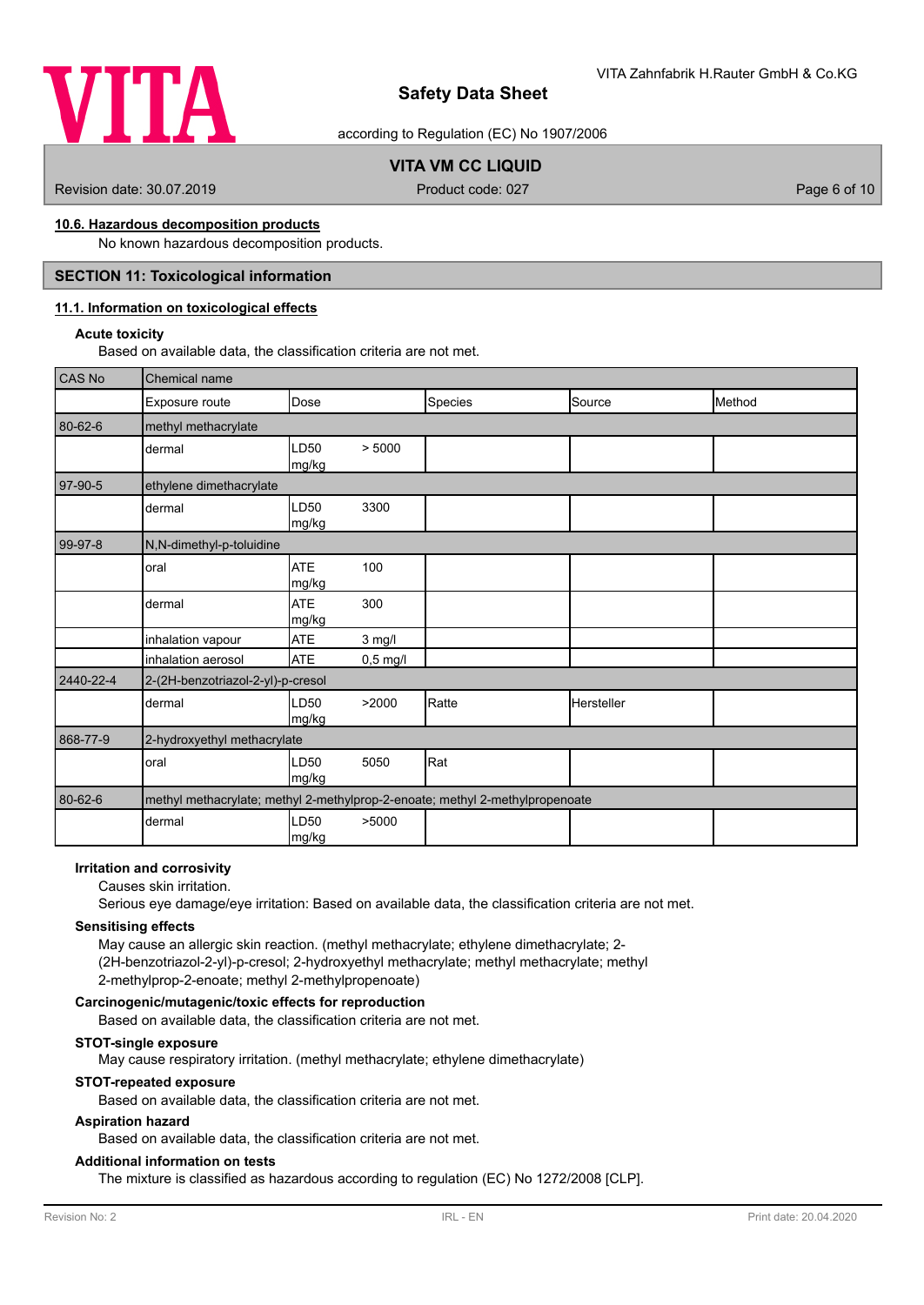

according to Regulation (EC) No 1907/2006

# **VITA VM CC LIQUID**

Revision date: 30.07.2019 **Product code: 027** Page 7 of 10

# **SECTION 12: Ecological information**

# **12.1. Toxicity**

#### The product is not: Ecotoxic.

| <b>CAS No</b> | l Chemical name     |                             |  |                          |         |                 |  |  |
|---------------|---------------------|-----------------------------|--|--------------------------|---------|-----------------|--|--|
|               | Aquatic toxicity    | Dose                        |  | $[h]   [d]$ Species      | lSource | <b>I</b> Method |  |  |
| 868-77-9      |                     | 2-hydroxyethyl methacrylate |  |                          |         |                 |  |  |
|               | Acute fish toxicity | ∟C50<br>227 mg/l            |  | 96 h Pimephales promelas |         |                 |  |  |

#### **12.2. Persistence and degradability**

The product has not been tested.

# **12.3. Bioaccumulative potential**

The product has not been tested.

# **Partition coefficient n-octanol/water**

| CAS No<br>___ | <b>Chemical</b><br>name<br>$\sim$ $\sim$ | Pow<br>Log     |
|---------------|------------------------------------------|----------------|
| 868-77-9      | 2-hydroxyethyl methacrylate              | $\mathbf{A}^-$ |
| 7-ম           | . .                                      | .              |

# **12.4. Mobility in soil**

The product has not been tested.

# **12.5. Results of PBT and vPvB assessment**

The product has not been tested.

## **12.6. Other adverse effects**

No information available.

## **Further information**

Do not allow to enter into surface water or drains. Do not allow to enter into soil/subsoil.

# **SECTION 13: Disposal considerations**

# **13.1. Waste treatment methods**

### **Disposal recommendations**

Do not allow to enter into surface water or drains. Do not allow to enter into soil/subsoil. Dispose of waste according to applicable legislation.

## **Contaminated packaging**

Non-contaminated packages may be recycled. Handle contaminated packages in the same way as the substance itself.

# **SECTION 14: Transport information**

## **Land transport (ADR/RID)**

| 14.1. UN number:                  | <b>UN 1247</b>                          |
|-----------------------------------|-----------------------------------------|
| 14.2. UN proper shipping name:    | METHYL METHACRYLATE MONOMER, STABILIZED |
| 14.3. Transport hazard class(es): | 3                                       |
| 14.4. Packing group:              | П                                       |
| Hazard label:                     | 3                                       |
|                                   |                                         |
| Classification code:              | F <sub>1</sub>                          |
| Special Provisions:               | 386                                     |
| Limited quantity:                 | 1 I                                     |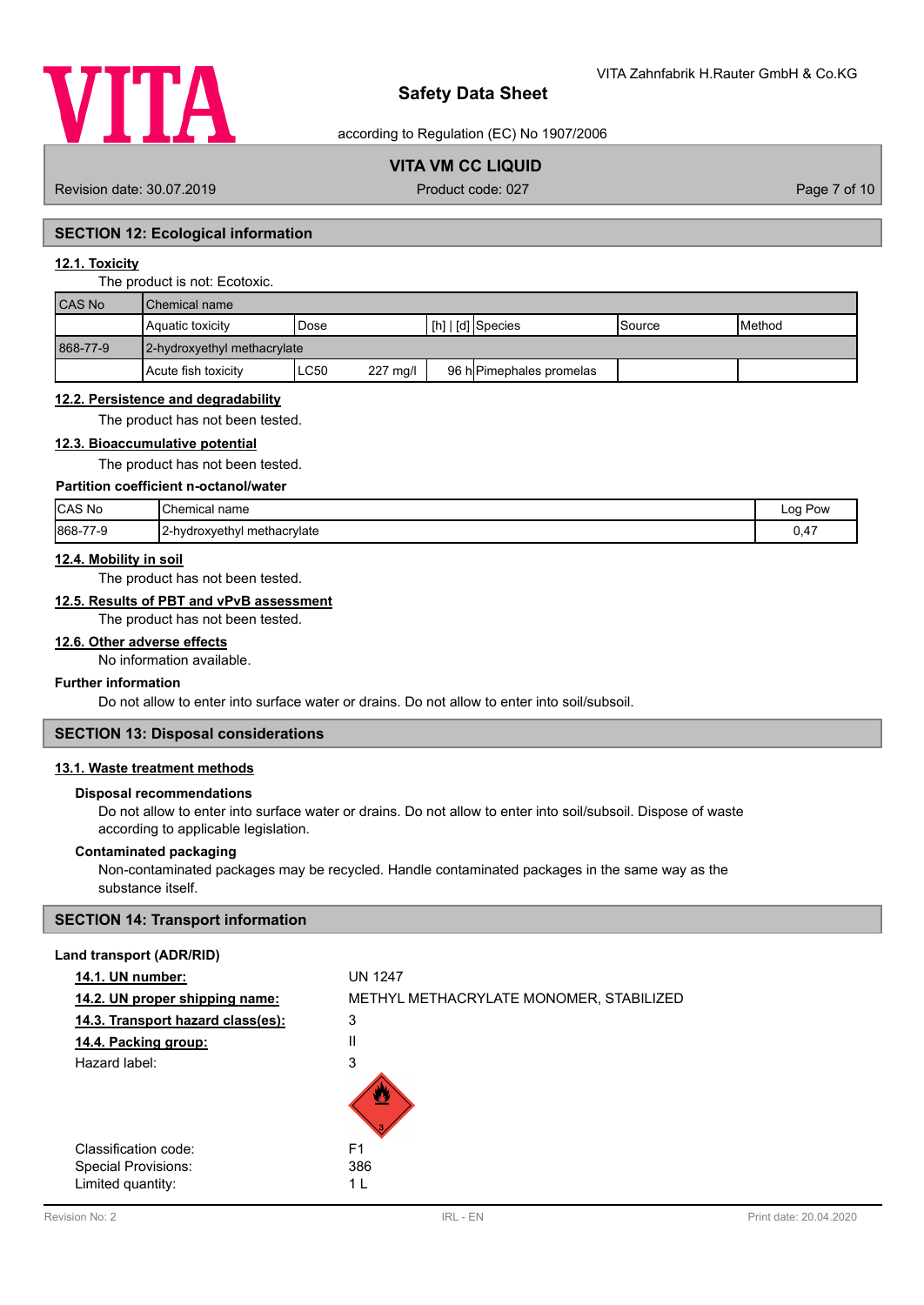

# according to Regulation (EC) No 1907/2006

| <b>VITA VM CC LIQUID</b>                                       |                                              |              |  |  |  |
|----------------------------------------------------------------|----------------------------------------------|--------------|--|--|--|
| Revision date: 30.07.2019                                      | Product code: 027                            | Page 8 of 10 |  |  |  |
| Excepted quantity:                                             | E <sub>2</sub>                               |              |  |  |  |
| Transport category:                                            | $\overline{2}$                               |              |  |  |  |
| Hazard No:<br>Tunnel restriction code:                         | 339<br>D/E                                   |              |  |  |  |
| Inland waterways transport (ADN)                               |                                              |              |  |  |  |
| 14.1. UN number:                                               | <b>UN 1247</b>                               |              |  |  |  |
| 14.2. UN proper shipping name:                                 | METHYL METHACRYLATE MONOMER, STABILIZED      |              |  |  |  |
| 14.3. Transport hazard class(es):                              | 3                                            |              |  |  |  |
|                                                                | Ш                                            |              |  |  |  |
| 14.4. Packing group:<br>Hazard label:                          |                                              |              |  |  |  |
|                                                                | 3                                            |              |  |  |  |
| Classification code:                                           | F <sub>1</sub>                               |              |  |  |  |
| <b>Special Provisions:</b>                                     | 386                                          |              |  |  |  |
| Limited quantity:                                              | 1 <sub>L</sub>                               |              |  |  |  |
| Excepted quantity:                                             | E <sub>2</sub>                               |              |  |  |  |
| <b>Marine transport (IMDG)</b><br>14.1. UN number:             | <b>UN 1247</b>                               |              |  |  |  |
| 14.2. UN proper shipping name:                                 | METHYL METHACRYLATE MONOMER, STABILIZED      |              |  |  |  |
| 14.3. Transport hazard class(es):                              | 3                                            |              |  |  |  |
| 14.4. Packing group:                                           | Ш                                            |              |  |  |  |
| Hazard label:                                                  | 3                                            |              |  |  |  |
| Special Provisions:<br>Limited quantity:<br>Excepted quantity: | 386<br>1 <sub>L</sub><br>E <sub>2</sub>      |              |  |  |  |
| EmS:                                                           | $F-E$ , S-D                                  |              |  |  |  |
| Air transport (ICAO-TI/IATA-DGR)                               |                                              |              |  |  |  |
| 14.1. UN number:                                               | <b>UN 1247</b>                               |              |  |  |  |
| 14.2. UN proper shipping name:                                 | METHYL METHACRYLATE MONOMER, STABILIZED<br>3 |              |  |  |  |
| 14.3. Transport hazard class(es):                              | Ш                                            |              |  |  |  |
| 14.4. Packing group:<br>Hazard label:                          |                                              |              |  |  |  |
|                                                                | 3                                            |              |  |  |  |
| Special Provisions:                                            | A209                                         |              |  |  |  |
| Limited quantity Passenger:                                    | 1 <sub>L</sub>                               |              |  |  |  |
| Passenger LQ:<br>Excepted quantity:                            | Y341<br>E <sub>2</sub>                       |              |  |  |  |
| IATA-packing instructions - Passenger:                         | 353                                          |              |  |  |  |
| IATA-max. quantity - Passenger:                                | 5L                                           |              |  |  |  |
| IATA-packing instructions - Cargo:                             | 364                                          |              |  |  |  |
| IATA-max. quantity - Cargo:                                    | 60L                                          |              |  |  |  |
| 14.5. Environmental hazards                                    |                                              |              |  |  |  |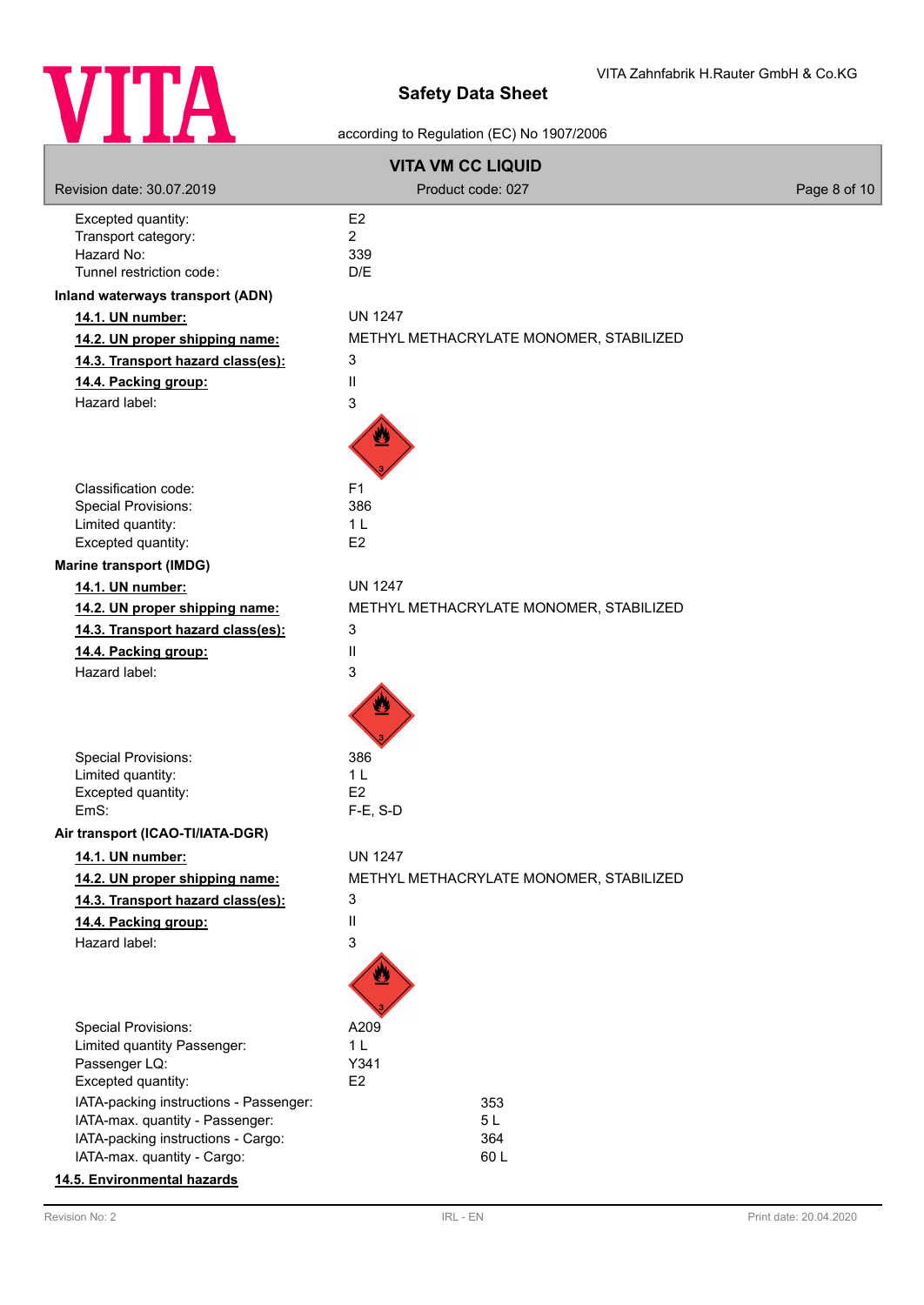

according to Regulation (EC) No 1907/2006

# **VITA VM CC LIQUID**

Revision date: 30.07.2019 **Product code: 027** Page 9 of 10

ENVIRONMENTALLY HAZARDOUS: no

# **14.6. Special precautions for user**

Warning: Combustible liquid.

# **14.7. Transport in bulk according to Annex II of Marpol and the IBC Code**

not applicable

# **SECTION 15: Regulatory information**

|  | 15.1. Safety, health and environmental regulations/legislation specific for the substance or mixture |  |  |  |
|--|------------------------------------------------------------------------------------------------------|--|--|--|
|  |                                                                                                      |  |  |  |

### **EU regulatory information**

(SEVESO III):

Restrictions on use (REACH, annex XVII):

Entry 3: 2-hydroxyethyl methacrylate Information according to 2012/18/EU

P5c FLAMMABLE LIQUIDS

### **National regulatory information**

| Employment restrictions:       | Observe restrictions to employment for juveniles according to the 'juvenile<br>work protection quideline' (94/33/EC). |
|--------------------------------|-----------------------------------------------------------------------------------------------------------------------|
| Water hazard class (D):        | 2 - obviously hazardous to water                                                                                      |
| Skin resorption/Sensitization: | Causes allergic hypersensitivity reactions.                                                                           |

## **15.2. Chemical safety assessment**

Chemical safety assessments for substances in this mixture were not carried out.

# **SECTION 16: Other information**

### **Abbreviations and acronyms**

ADR: Accord européen sur le transport des marchandises dangereuses par Route (European Agreement concerning the International Carriage of Dangerous Goods by Road ) IMDG: International Maritime Code for Dangerous Goods IATA: International Air Transport Association GHS: Globally Harmonized System of Classification and Labelling of Chemicals EINECS: European Inventory of Existing Commercial Chemical Substances ELINCS: European List of Notified Chemical Substances CAS: Chemical Abstracts Service LC50: Lethal concentration, 50% LD50: Lethal dose, 50% CLP: Classification, labelling and Packaging REACH: Registration, Evaluation and Authorization of Chemicals GHS: Globally Harmonised System of Classification, Labelling and Packaging of Chemicals UN: United Nations DNEL: Derived No Effect Level DMEL: Derived Minimal Effect Level PNEC: Predicted No Effect Concentration ATE: Acute toxicity estimate LL50: Lethal loading, 50% EL50: Effect loading, 50% EC50: Effective Concentration 50% ErC50: Effective Concentration 50%, growth rate NOEC: No Observed Effect Concentration BCF: Bio-concentration factor PBT: persistent, bioaccumulative, toxic vPvB: very persistent, very bioaccumulative RID: Regulations concerning the international carriage of dangerous goods by rail ADN: European Agreement concerning the International Carriage of Dangerous Goods by Inland Waterways